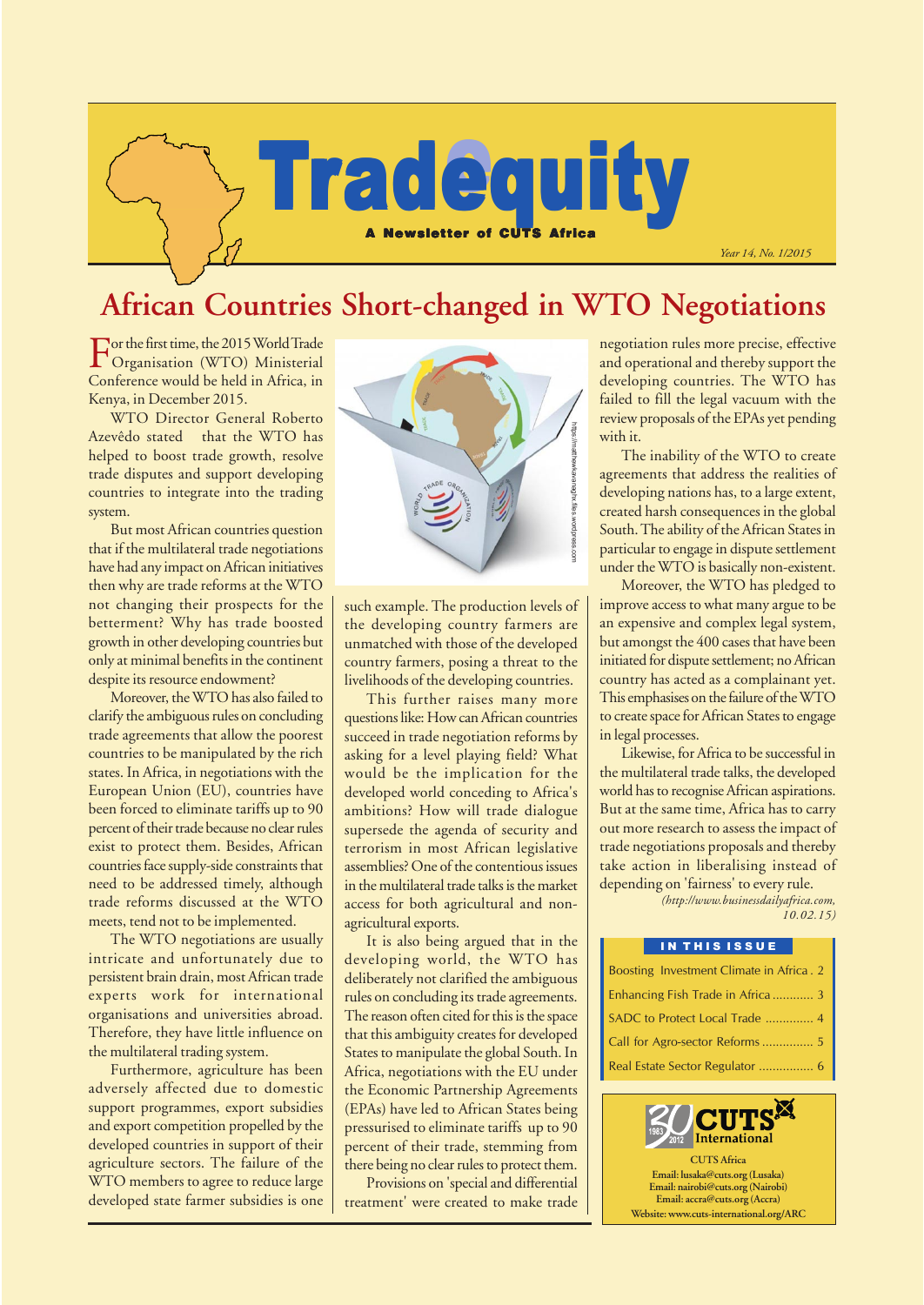#### **Economics and Development**

#### **Ghana Gets IMF Aid**

Ghana has reached an agreement with the International Monetary Fund (IMF) for a three-year economic aid programme deal of US\$940mn to help the country turn its ailing economy around. The priorities of the aid are to restore debt sustainability through a sustained fiscal consolidation, support growth with adequate capital spending and reduce financing costs.

A statement issued by the IMF mission indicated that the aid rested on three pillars comprising: restraining and prioritising public expenditure with transparent budget process; increasing tax collection; and strengthening the effectiveness of the central bank monetary policy.

Furthermore, the statement also revealed that the aid as stated by the IMF mission after meeting the Ghana Government representatives was subject to approval by the IMF Executive Board. *(DG, 27.02.15)*

#### **Aid to Boost Edible Oil Sector**

There is a need for a coherent programme to support smallholder farmers in the edible oil sector in Zambia to enhance their farming efficiency and access to markets, indicated the Edible Oil Refiners Association Consultant Aubrey Chibumba.

Oilseed crops could increase the farmers' revenues only if the smallholder farmers' scheme is efficiently implemented and thereby resulting in obtaining fair

market prices. Moreover, it was quite doubtful that acquiring both farm efficiencies and fair market prices could be feasible for the smallholder farmers if the primary driver for oil seed processing was vulnerable.

Chibumba also stated that animal husbandry sub-sector was the biggest beneficiary from edible oil by-products like stock feed, which if increased would result in possibilities for protein exports besides generating employment opportunities. Furthermore, agriculture contributed 20 percent to Zambia's Gross Domestic product (GDP). *(DN, 31.03.15)*

#### **SMEís Need Access to Finance**

The private sector is expected to play a key role in Ethiopia's journey to become a middle income country in the following decade. However, Ethiopian firms face significant financial constraints, because financial institutions do not accommodate their needs, a new World Bank Group (WBG) study indicated.

The report reveals that without adequate support from financial institutions, small and medium enterprises (SMEs) were not able to grow or create more job opportunities. The study used both supply and demand research to offer a complete picture of small and medium enterprises' finance practices in Ethiopia.

While there was already anecdotal evidence that small firms were lacking suitable access to finance, the study was

Africa is expected to grow by

### **Boosting Investment Climate in Africa**

According to a recent Deloitte report the development in capital intensive<br>infrastructure in Africa emphasising on transportation, energy, power and oil and gas has been highlighted. The report observes that despite uncertain regulatory



trade and investment, which also ties with emerging and developing economies. As a country, it has to be ensured that generally the regulatory environment is supportive of

able to provide empirical evidences of the existence of a 'missing middle phenomenon'. The study also offered recommendations to help reduce financial challenges and promote the growth of small and medium enterprises.

 *(Tralac, 27.02.15)*

#### **Africa Gets Quinoa**

Ghana and 13 other countries in West and East Africa are to be benefitted from an US\$800,000 fund from the Food and Agriculture Organisation (FAO) for the cultivation of *quinoa*, a cereal of South American origin. The assistance, which is a technical cooperation programme is to help ascertain the agro-ecological adaptability of the crop in the beneficiary countries.

The FAO Deputy Regional Representative for Africa, Lamourdia Thiombiano noted that the cultivation of the crop was challenged by the availability of suitable seeds and most importantly, lack of technical know-how.

It is in the light of these challenges that a training workshop was organised to build the capacity at the country level, to develop and support *quinoa* initiatives in selected countries in West Africa.

*(DG, 11.03.15)*

#### **Copper Price Soars**

The price of copper in international markets has risen by US\$147.75 and is currently trading at US\$5,804.75 a tonne. It has also been predicted that copper prices might rise to US\$10,000 a tonne by year-end. However, after a brief boom there are fears that copper prices would decline and might even plunge below the US\$2,000 a tonne level by the year 2017.

On the local scene, the Cavmont bank reports that the Zambian Kwacha has tracked a basket of currencies, which have generally performed well against the world's reserve currency in recent days amidst improved dollar supply from corporate sellers. As at the close of market, the Kwacha was trading at K6.930/ K6.950 and this was K0.06 stronger when compared to the previous day's closing rate. Commercial banks' aggregate current account balance increased by K77.17mn to K1,024.85mn while the cost for interbank borrowing and lending increased by 0.03 percent to 12.46 percent. *(CB, 28.02.15)*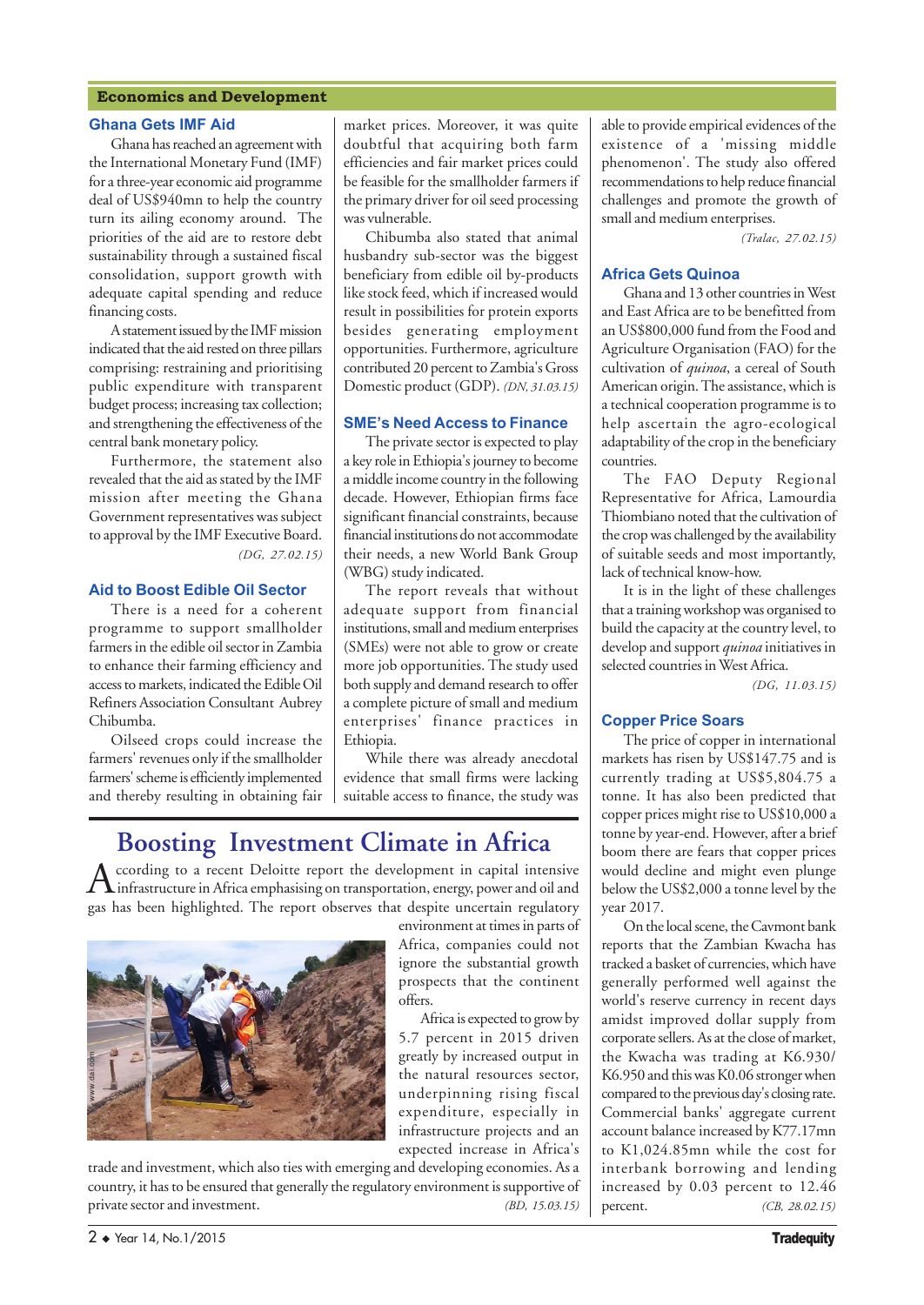#### **News on Trade**

## **Enhancing Fish Trade in Africa**

A new pan-African project has been launched to strengthen the<br>continent's great potential for enhancing trade in fish. 'Fish Trade for a Better Future' an European Commission funded project implemented by World Fish, the New Partnership for Africa's Development (NEPAD) and the African Union Inter-African Bureau for Animal Resources (AU-IBAR) would strengthen value chains.

In addition, the project focusses on sustainability which would further give better access to intra-regional markets and subsequently improve food and nutritional security and income in sub-Saharan Africa. According to Ahmed El Sawalhy, Director for AU-IBAR, many AU member States currently face several constraints in improving their fish trade and marketing sector.

*(B & FT, 04.03.15 & 05.03.15)*



#### **Move against Illegal Trade**

The COMESA Business Council (CBC) in partnership with the Ethiopian Chamber of Commerce and Sectoral Associations (ECCSA) hosted a business dialogue to provide a key platform for the private sector in the region.

It was revealed that unlawful trade in East Africa alone has led to the community losing more than US\$330mn annually. It has greatly undermined the viability of local manufacturing industries. Fair competition and a business-friendly environment are essential for the growth of business, and about 70 percent of the market share was lost annually because of counterfeit products.

Various factors that have been attributed to illegal trade, such as porous borders, corruption, high tax regimes, poor transit controls, forbidden distribution networks and a high demand for cheap goods. There is, however, need to have a framework on combating such trade in the region. *(DN, 20.03.15)*

#### **Maersk to Invest in Tema Port**

The Chief Executive Officer of the multinational transport and energy giant Maersk Group, Nils Smedegaard Andersen, has expressed the company's readiness to inject US\$1.5bn to boost the on-going expansion works at the Tema Port.

Andersen, who disclosed this in a meeting with President John Mahama said that funding arrangements for the project have been secured pending the signing of a concession agreement between Maersk's key partner Meridian Ports Services (MPS) and the Ghana Ports and Harbours Authority (GPHA).

The proposed project is expected to increase by four times the current capacity of Tema Port, the country's busiest seaport, and also improve road access to the port, including developing the Accra-Tema motorway into a six-lane one.

*(B & FT, 17.02.15)*

#### **Fall in Pump Fuel Prices**

The reduction of pump prices of fuel has not been a welcome move by many Kenyans as it would be a threat to jobs and livelihoods. The recent announcement by European Research Council (ERC), while resulting in increase in the fuel and travel budgets, might be signs of recovery of the sector, an occurrence that could not come sooner for the already threatened jobs and livelihoods.

It is out of realisation that the extractive sector might be recovering after the shocks of the previous few months. There is a need to have a much broader outlook on the sector beyond monthly changes in fuel prices. *(BD, 22.03.15)*

#### **Call for Agro Transformation**

United Nations Economic Commission for Southern Africa (UNECA-SA) has urged the regional governments to transform the agriculture sector to become food secure and enhance nutritional security. Agricultural transformation through agro industry development could be a reality in Southern Africa to sustain itself.

Africa's agricultural transformation is not possible without the State; not for the State to be a producer, but to actively support and if required subsidise the agricultural sector. Agro-industrial development could not be effective without State support and a need was realised to take on board the interests and values of vulnerable groups and classes.

There is also a need to design remedies and promote agro-industry development. Poverty, inequality, food and nutritional insecurity have a demographic face with women, children and poor households, the hardest hit. *(ZDM, 11.03.15)*

#### **Africa in Global Trade**

The World Economic Forum in Davos focussed on the potential of Africa in the global trade. This is hinged on its resilience shown during the 2008-09 financial crises and the high yields to countries like Kenya in access to global financial markets in an unprecedented manner.

However, despite the potential, there is still significant anxiety and concern about the conditions and environment for business and for personal safety including 'Ebola' in West Africa and terrorism in Kenya and Nigeria. There is some indication that basic differentiation is beginning to emerge, with some foreign investors distinguishing between the East and West Africa or oil importing versus oil exporting economies. *(BD, 01.02.15)*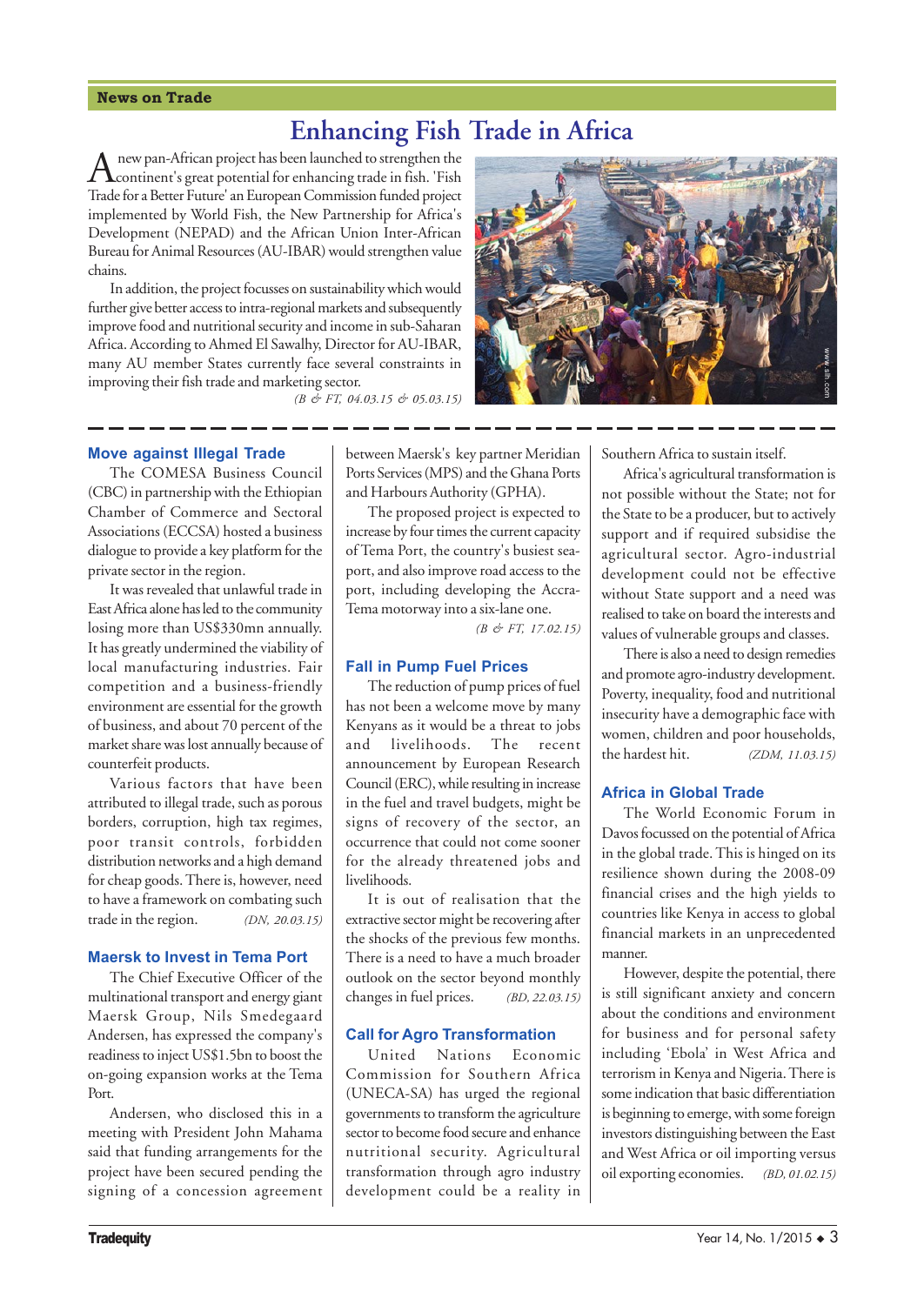#### **News on Trade**



## **Barriers at Mombasa Port**

Despite East African Countries (EAC) State Head's endeavour to advocate for the removal of all trade barriers on the so-called Northern Corridor, Rwandan importers are still worried what they consider as trade barrier at Mombasa port.

Goods clearance at the Mombasa port is creating a big problem and requires urgent interventions if the free movement of goods on Northern corridor is to become a reality, stated the importers. Experts indicated that trade barriers along this route lead to high trading costs indicating high prices for traders and consumers.

Despite the implementation of Single Customs Territory at the port where Rwandan clearing agents and customs are based there are still challenges that require immediate solutions.

*(Allafrica.com 17.03.15)*

#### **CEG Reviews Global Trade**

Considering the trade challenges faced by most countries the newly-established Commonwealth Expert Group (CEG) on Trade has reviewed recent developments in global trade, including the changing dynamics of trade as a result of the rise of emerging economies; the increasing share of South-South trade; and the growing prominence of mega-trading blocs.

The research on trade growth in small states particularly indicated that there was weakening relationship between growth of gross domestic product (GDP) and trade growth raising serious concerns about the external competitiveness and effective participation in global trade for the 31 small states of the Commonwealth.

Furthermore, it was also recommended to mobilise more aid for trade and exploring opportunities for value-added export items to improve the trading position of small states.

*(Tralac, 31.03.15)*

#### **Boosting NTEs to China**

Zambian entrepreneurs should forge partnerships with their Chinese counterparts to increase non-traditional exports (NTEs) to China, Commerce, Trade and Industry Permanent Secretary Siazongo Sikalenge stated.

In 2014, Zambia exported about US\$3.2bn into China with copper being the major export product hence the need to diversify exports to that country looking at the massive potential. Zambian entrepreneurs should forge business linkages with their Chinese counterparts to increase exports to that country.

"This is the reason why the Government under the industrialisation

and job strategy policy is encouraging value addition to initiate the country to manufacture products for export as the way of diversifying the export market", added Siazongo. *(ToZ, 18.3.15)*

#### **Raising Intra-African Trade**

Finland has contributed to Zambia's new product and packaging standards through the international trade centre, which was signed with COMESA to boost intra-African trade. Finland appreciates enormously the possibilities and potential regional integration could have in boosting a country's economy and well-being.

It is supporting ITC and promoting intra-regional trade with a project that is focussing in mango, honey and spice produce. In Zambia, the project has contributed to new product and packaging standards.

Moreover, Africa has the potential for a stronger economic growth through a closer regional cooperation and integration, since intra-African trade still remains small in comparison to overall trade figures. Finland wants to be part of the cooperation, both as a governmental partner and through partnership in the private sector. *(ZDM, 20.03.15)*

#### **Kenya Gains from Uganda**

Great potential in lowering the production and transport costs for the partner East African States, especially after oil and gas discoveries, lies with the Uganda refinery. The estimated cost of the refinery is, US\$2.5bn (Sh229bn) with a target completion date in the year 2018.

The package includes the refinery, a crude oil pipeline from Uganda through Kenya and a matrix of product pipelines. The most immediate and direct impact to Kenya is reduced transit petroleum trade through Kenya to the Great Lakes, reduced use of Kenya petroleum logistics capacity and reduction of logistics usage in Kenya. *(BD, 10.03.15)*

## **SADC to Protect Local Trade**

Couthern African countries have **I** moved to protect their local businesses by amending the competition laws that are deemed to have loopholes and vulnerable to exploitation by international companies, resulting in the closure of local businesses in the process.

Among the countries who have already amended their competition law is South Africa, to introduce prohibitions on anti-competitive conduct and restrictive practices. Botswana and Namibia, two other South African Development Community (SADC) countries, did not have competition law for many years in place until 2009 and 2003 respectively.

Namibia's competition regulations complement the development of recently enacted industrial policy, the Foreign Investment Act and the enactment of a SME policy, as well as the Transformation Economic and Social Framework (TESEF) that outlines local empowerment provisions in Namibia. There is a need for all the countries to amend their competition law policies to enhance competitiveness and trade.

*(TST, 05.03.15)*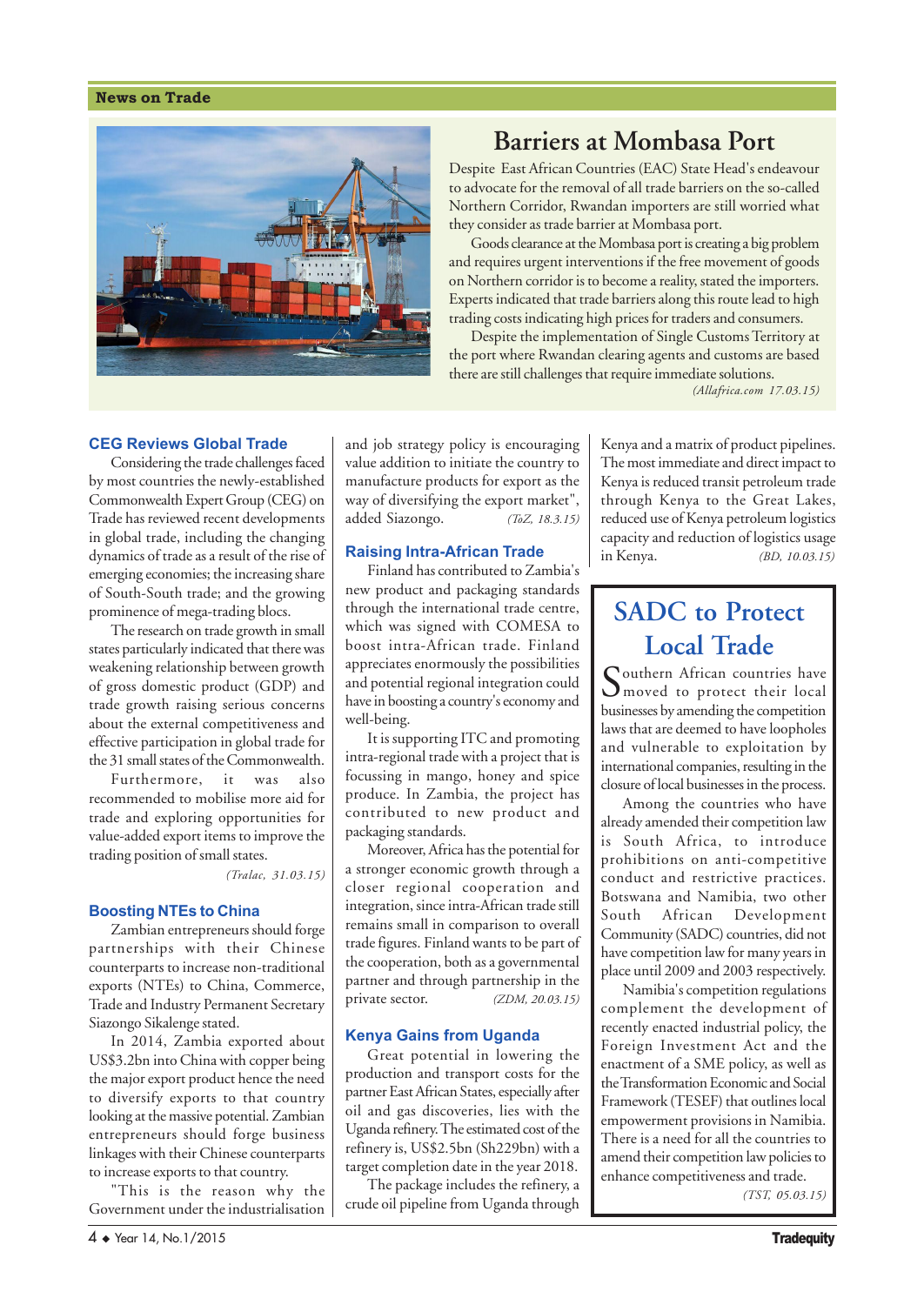#### **Regional Round Up**

#### **Anxiety Deepens**

Anxiety is rife among Anglophone ECOWAS nations' leaders of missing again the 2020 timeline for the introduction of a single ECOWAS currency, *Eco*, and the establishment of a Monetary Union. Introduction of the *Eco* has been postponed more than five times, and ECOWAS leaders are beginning to arrive at the conclusion that excuses are starting to build up, which would affect the new Eco deadline.

ECOWAS's French speaking countries already have a common currency, the CFA, and the plan is that the English speaking will first introduce the *Eco*, by 2020, before being joined by Francophone neighbours. However, none of the six countries in the largely English speaking West Africa Monetary Zone (WAMZ) has been able to meet the four primary and six secondary convergence criteria required for its introduction.

*(B&FT, 10.02.15)*

#### **COMESA to Sort Illegal Trade**

The CBC in partnership with the Ethiopian Chamber of Commerce and Sectoral Associations (ECCSA) hosted a business dialogue to provide a key platform for the private sector in the region.

It was revealed that illegal trade in East Africa alone has led to the community losing more than US\$330mn annually. It has greatly undermined the viability of local manufacturing industries. Enhancing collaboration between the public and private sectors and implementing the proposed COMESA anti-unlawful trade protocol are crucial to fighting such crimes. Moreover, such a trade was a complex debate that had been a major 'handicap' of private sector development and competitiveness in the region.

Fair competition and a businessfriendly environment are essential for the growth of business, adding that about 70 percent of the market share was lost annually because of counterfeit products. Various factors that have been said to contribute to forbidden trade, which are porous borders, corruption, high tax regimes, poor transit controls, illegal distribution networks and a high demand for cheap goods. There is, however, need to have a framework on combating illicit trade in the region. *(DN, 20.03.15)*

#### **Maritime Boundary Dispute**

Ghana and Cote d'Ivoire are currently at the Tribunal for the International Law of the Sea (ITLOS) to battle out their maritime boundary dispute. Oral argument for a motion, filed by Cote d'Ivoire in February 2015, on whether or not all activities should be stopped in the disputed maritime area have begun.

Ghana filed arbitration processes in September 2014, after 10 failed negotiation attempts with Cote d'Ivoire over the maritime boundary dispute. At the tribunal's hearing in Hamburg on March 30, 2015, a team of Ivorian lawyers advanced arguments about why all activities on the area should be suspended. However, Ghana's legal team is praying the tribunal to dismiss Cote d'Ivoire's application on the grounds that it was not founded on law and facts and was thus without merit. *(DG, 30.03. 15)*

#### **EAC Needs Sh760m**

East Africa Community member States will be required to contribute Sh762.4mn to fund the bloc's activities for the next financial year which starts in July. The priorities will include implementation of East African Monetary Union Protocol; consolidation of the Single Customs Territory; enhanced Implementation of the EAC Common Market Protocol, Constitution-making process for the EAC political federation, development of cross-border infrastructure and implementation of the

regional industrialisation policy, implementation of the EAC Food Security Action Plan and Climate Change Strategy; transformation of the EAC into a common higher education area and establishment of an East African examination body.

Furthermore, the Secretariat also has plans to implement the tripartite free trade area encompassing EAC-COMESA-SADC, which would result in the establishment of an integrated market of the 26 countries. *(DN, 17.03.15)*

#### **Pledge to Draft EA Law**

Heads of state from the East African Community (EAC) said that the process of drafting the Constitution for East African Political Federation is likely to be initiated before the end of the current year. The member states indicated that they had discussed the admission of South Sudan and Somalia into the community. At the same time, Kenyan President Uhuru Kenyatta handed over the mantle of EAC leadership to his Tanzanian counterpart Jakaya Kikwete. Jakaya called on the community partner states to eliminate all barriers to integration to fast-track the Momentary Union Protocol and Political Federal of the member states.

Furthermore, EAC aims at widening and deepening co-operation among partner States, in among others political, economic and social fields for the mutual benefits", stated the EAC Secretary General Richard Sezibera. *(SD, 21.02.15)*

### **Call for Agro-sector Reforms**

UNECA-SA has called on governments in the region to transform the agriculture sector to become food secure and enhance nutritional security. Agricultural transformation through agro-industry development could be a reality in Southern Africa to feed itself.

Africa's agricultural transformation could not take place without the State; not for the State to be a producer, but to actively support and if there is a need, subsidise the agricultural sector. Without state support Agroindustrial development could not be effective and



there is need to take on board the interests and values of vulnerable groups and classes. Furthermore, remedies should be designed and agro-industry should be promoted. Poverty, inequality, food and nutritional insecurity have a demographic face, with women, children and poor households, the hardest hit. *(ZDM, 11.03.15)*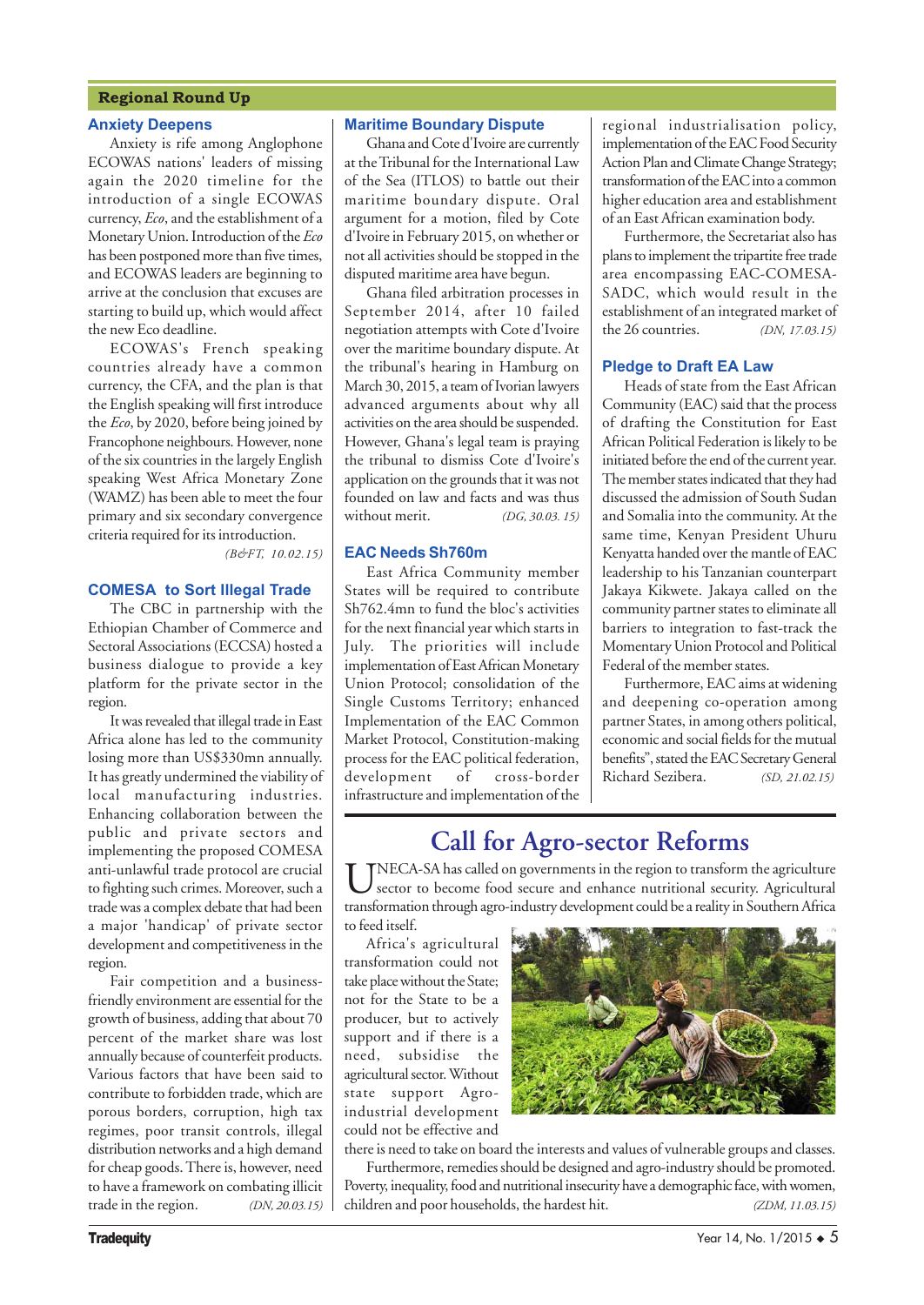#### **Environment/Consumer Issues**

#### **Wages Revised Upwards**

The National Minimum Wage (MNW) for has been increased from GHC6 to GHC7 in Ghana. The implementation of the new wage, which represents a 16.7 percent increase over the old one, took effect from January 01, 2015.

The Minister for Employment and Labour Relations of Ghana, Haruna Iddrisu has announced the minimum wage at a joint news conference in Accra. Iddrisu said that it was the first time in many years that concerned parties had concluded negotiations on the daily minimum wage and the base pay in the first month of the year.

The announcement puts to rest speculations to the effect that the International Monetary Fund (IMF) has warned the government not to increase salaries by 15 percent because of the effect of the wage bill on the national kitty.

*(DG, 21.01.15)*

#### **More Power to Kenyan Courts**

The Kenyan Parliament has passed the Environment and Land Court Act in 2012, which gives the Court the responsibility of dealing with almost all aspects of land and environmental disputes ranging from environmental planning, compulsory acquisition, land administration, land contracts, public, private and community land.

In essence by creation of these courts, the High Court has been divested of the powers to listen to land and environmental disputes. Owing to the importance of land and environmental issues to the extractive industry, it is clear therefore that these courts are in the forefront of handling issues relating to the extractive industry. A robust and effective justice system is good for business and development of a country. *(BD, 18.01.15)*

#### **LWSSD for Sewerage Systems**

Lusaka water and sewerage company has embarked upon a Lusaka Water Supply, Sanitation and Drainage (LWSSD) project aiming at improving sewerage systems in Lusaka. According to the Public Relations Manager, Topsy Sikalinda, the project was meant to enhance the sewerage system by extending existing conventional sewers and facilities to unserviced compounds in the city. In addition, the project, which at procurement stage would benefit about 1.2mn people in Lusaka.

Most communities were susceptible to water-borne diseases and the project would critically address those issues and would lessen the time and money spent on caring for patients suffering from diarrheal illnesses. Furthermore, the project would also result into extension of secondary and tertiary networks, reduction of non-revenue water and the

While stressing

### **Real Estate Sector Regulator**

The umbrella body of real estate and construction companies, the Ghana Real<br>Estate Developers Association (GREDA) has welcomed the proposed establishment of a regulatory body for the real estate sector, explaining that the move, if executed,



providers in the real estate business. The real estate and construction sector has been battling with the emergence of unprofessional and shoddy developers, who mostly use inferior materials and techniques for their construction work resulting in the collapse of buildings or destruction of properties. *(DG, 09.03.15)*

construction of water kiosks in some periurban areas. *(DN, 24.03.15)*

#### **DSTV Price Hikes Opposed**

The cost of DSTV subscription in Zambia has come with a lot of mixed feelings from consumers who have decided create a face book page called 'Zambians against High DSTV Rates' to protest over the new development. MultiChoice Africa's subsidiary company, DSTC Zambia has hiked subscription fees for the Compact, Compact Plus and Premium bouquets to be priced at K330, K495, and K631 respectively with an additional K79 PVR access fee.

The upward adjustment has been made in response to the depreciating kwacha, which the company uses as a benchmark to determine their local unit prices. This has subsequently left the subscribers to launch a campaign to boycott the service, which has been deemed to be very high in the region.

*(TP, 14.03.15)*

#### **Network for Women Leaders**

Women ministers and leaders at the Africa Ministerial Conference of the Environment (AMCEN) have launched a new network in early March, 2015. The newly established African Network of Women Ministers and Leaders for the Environment would lead the development of an AMCEN policy on gender and the environment designed to mainstream gender and environment considerations into development planning, legislation, and financial policies at the regional, national and community levels.

The network is co-chaired by Madame Zanou Armande, Director of Environmental Law, Ministry of Environment, Benin and Madame Hadijatou Jallow, Executive Director, Environment Protection Agency, Sierra Leone. The African Network is a chapter of the Global Network of Women Ministers and Leaders for the Environment, established in Helsinki in March 2002.

The Network would develop recommendations at the national and regional levels; build network partnerships with appropriate civil society, nongovernmental and intergovernmental agencies.

*(http://en.starafrica.com, 05.03.15)*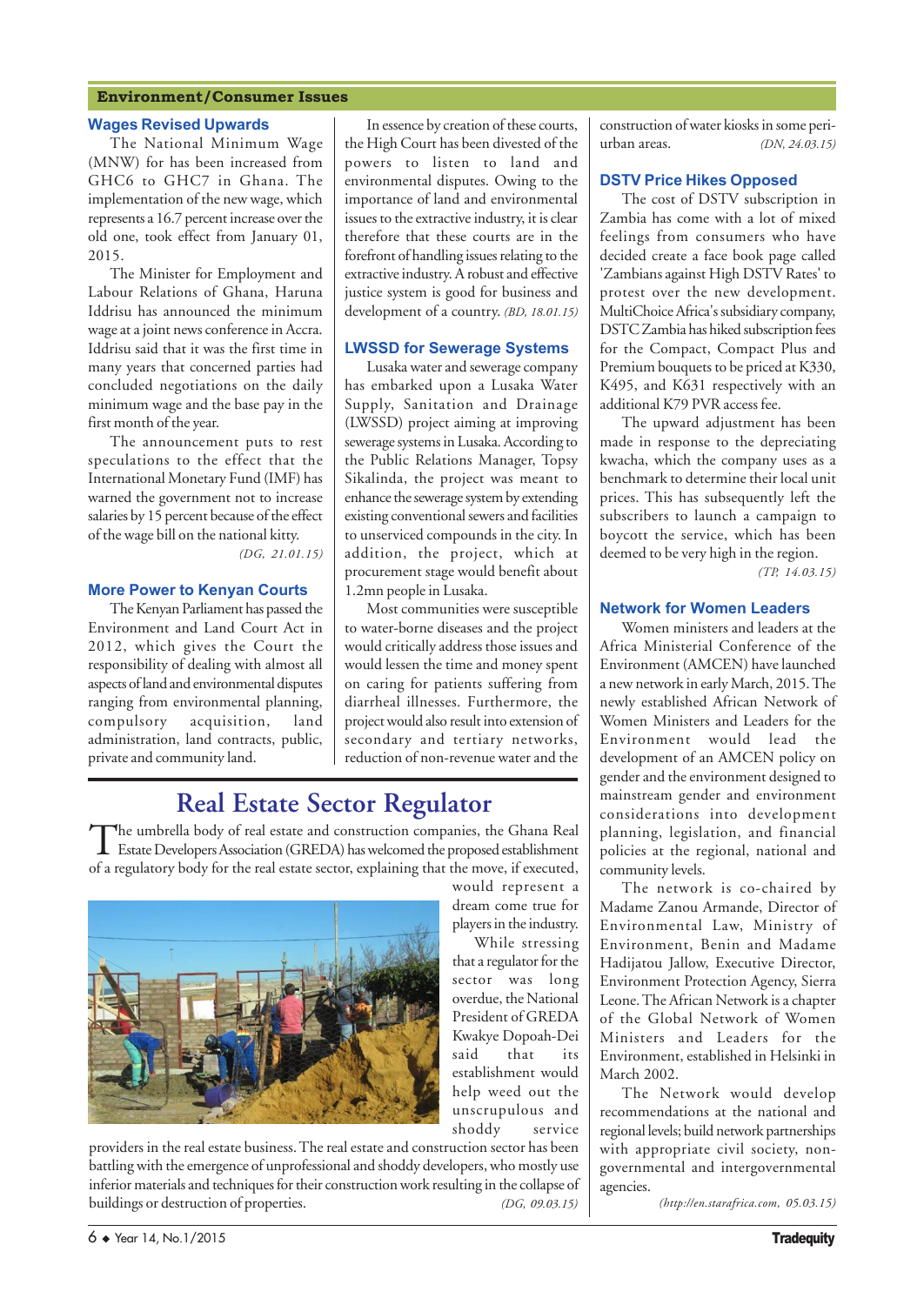#### **Special Feature**

# **World Consumer Rights Day: Snippets from Africa**

The 'World Consumer Rights Day'<br>or WCRD is a day of immense significance on the world calendar to highlight the rights of the consumers in any business transaction. The day aims at promoting the interests of the consumers against any form of exploitation or malpractice in the market.

CUTS observed the WCRD in Accra **(Ghana)** on March 11, 2015. An event was organised on the theme entitled 'It is Time to Pass the Consumer Protection Law'. It brought together representatives of various regulatory agencies of Ghana, producers of various goods and services as well as the media persons.

Justice Samuel Kofi Date-Bah, Board Chair, CUTS Accra, Ghana said that over the years, CUTS has been emphasising on consumer sovereignty and thus celebrates the WCRD every year, although it is yet to acquire recognition by the UN. Realising the consumer as sovereign was not only important in ensuring an improvement in the quality of goods and services, but also was good for a county's economy, he added.

Speaking on the theme 'The Current State of the Consumer Protection Policy and Law', Irene Aborchie-Nyahe from the Ministry of Trade and Industry of Ghana, mentioned that because the sovereignty of the Ghanaian consumer was of great concern and priority, the Cabinet has approved a Consumer Protection Policy. This policy was developed taking into consideration the UN Guidelines. She also stated that the Ministry has set up a Committee to work on the Consumer Protection Law.



**Zambia** has been retaining its tradition of organising public events on the WCRD. In 2015, the topic was aligned to the global theme, 'Helping Consumers Choose Healthy Diets'. The WCRD National Organising Committee celebrated the day and urged members of the public to turn up in large number and participate in the commemorations held in cities across the country on March 16, 2015.

According to the Ministry of Health, Zambia, "The health sector stands as the key segment that contributes to the well-being of the nation. It should be noted that health is not just absence of disease but also encompasses the overall wellbeing of an individual, which is determined by a number of issues, important of which is good nutrition. The rise in diet related diseases is a major international issue of public health crisis". A number of facts and issues were raised during the discussions comprising diet related issues, non-communicable diseases, such as diabetes,

*The consumer is the supreme mover of economic order... for whom all goods are made and towards whom all economic activity is directed.* - Kenneth Boulding

hypertension, obesity and various types of cancer. These diseases have been on the rise in Zambia and are currently contributing to the mortality rates of the country.

Furthermore, to mark the WCRD 2015 a road show was organised in **Kenya**, by the Competition Authority of Kenya (CAK), Consumer Protection Division, in one of the Kenyan Counties (Machakos County) on March 13, 2015 on the theme 'Better Health for Consumers'. On March 14, 2015 another small road show was organised where announcement of the event to be celebrated at Machakos People's Park in Machakos County on March 15, 2015 was made. In addition, CAK provided the facility of free medical check-up and healthy diet counselling to over 2000 people, in collaboration with 30 experts including staff from hospitals and personnel from consumer bodies.